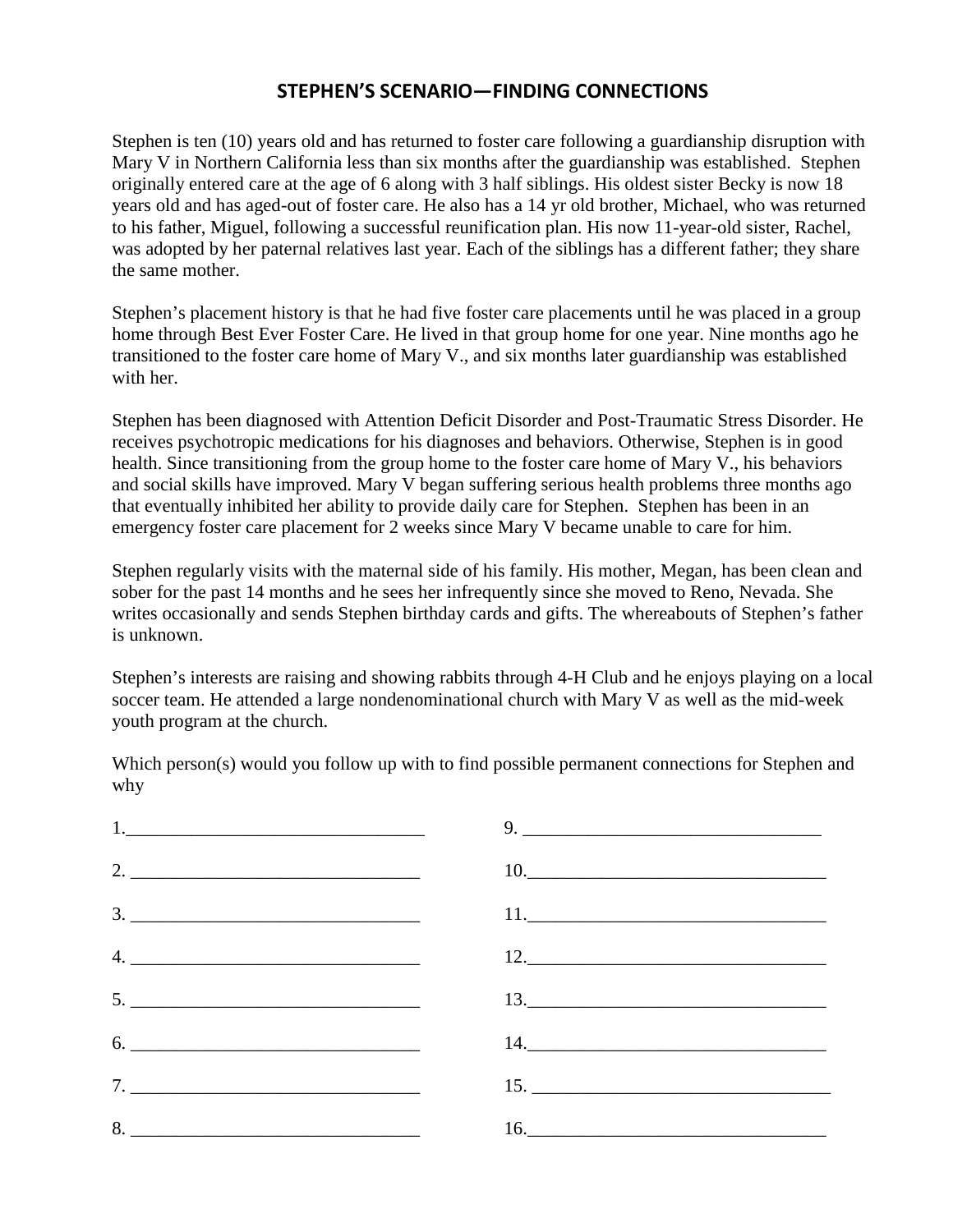## **ENGAGING STEPHEN**

You have decided that you would like to interview Stephen to promote his understanding of the process and learn about his family, including who he misses and would like contact with.

Given what you know about Stephen, what questions do you anticipate he will have?

How would you approach Stephen?

What are you most curious about?

What questions do you want to ask Stephen?